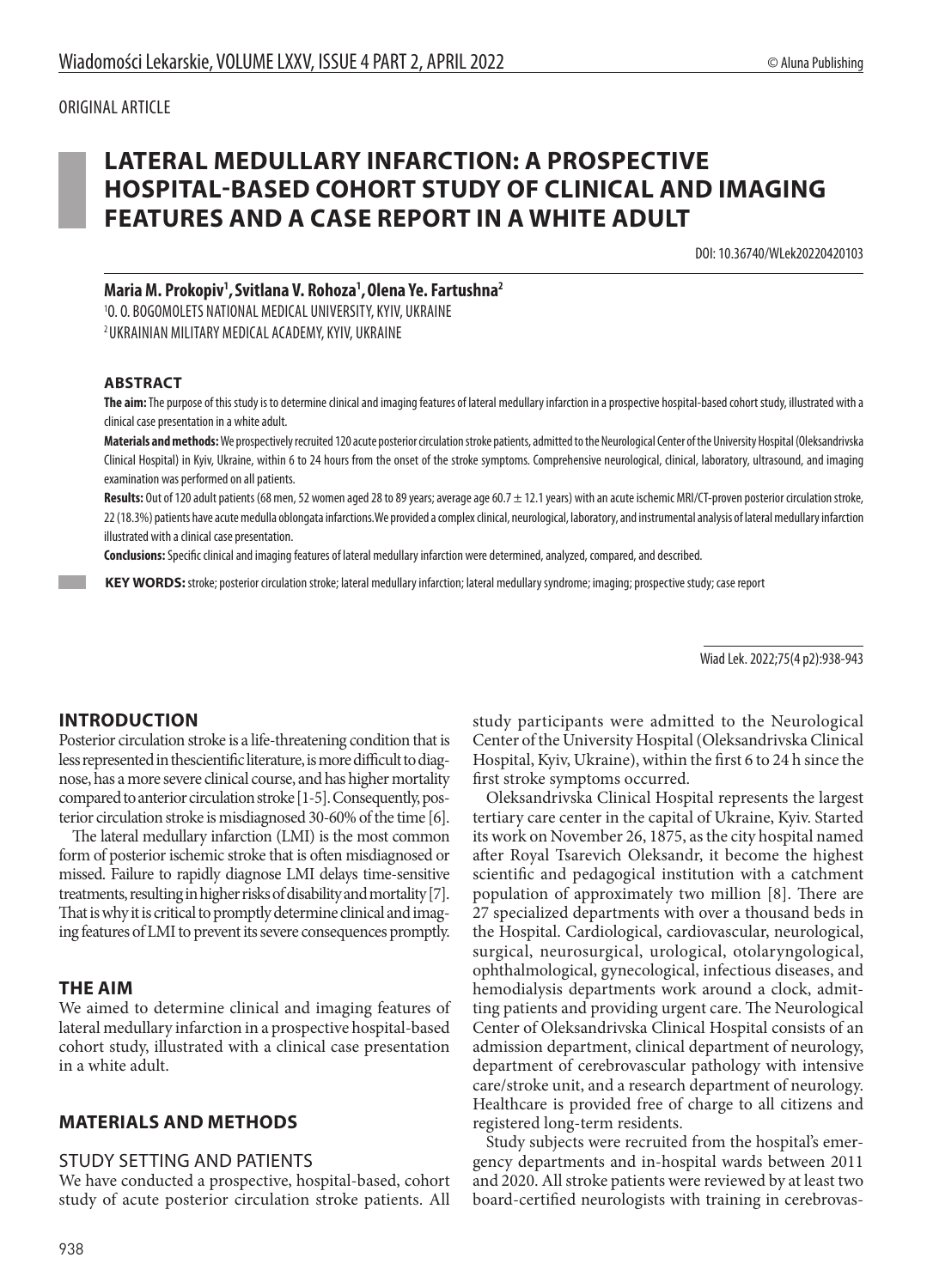cular diseases. Clinical history, 12-lead electrocardiogram, blood testing, carotid ultrasound (Toshiba, Japan), head CT and/or brain MRI (Siemens, USA, 1.5 T) were obtained for all study participants.

## PATIENT INCLUSION AND EXCLUSION

The methods of the study, inclusion and exclusion criteria have been reported in detail previously [9-11]. In brief, only acute PCS patients aged 18 years or older were included.

## STUDY ENDPOINTS AND RISK FACTORS **DEFINITIONS**

Study endpoints of interest were acute ischemic PCS. Stroke and TIA were defined according to the criteria of the World Health Organization, AHA/ASA guidelines for adult stroke, and was confirmed by imaging [12, 13]. The etiology of stroke was classified according to the TOAST criteria [14]. The National Institutes of Health Stroke Scale, the Modified Rankin Scale, the Barthel index, and the Charlson Comorbidity Index were determined for all participants. Secondary stroke prevention was prescribed according to the American Heart Association/American Stroke Association and the European Stroke Organization Guidelines, immediately after the stroke diagnosis was made [15, 16]. Stroke education programs were provided to all study participants [9, 17-21].

## STATISTICAL ANALYSIS

Parametric and non-parametric statistic methods were applied. The log-rank test was used for univariate comparisons of event-free survival between groups. A two-sided p<0.05 was considered significant for all analyses. All statistical analyses were performed using IBM SPSS Statistics, Version 24.

## ETHICS

Institutional ethics board approval was obtained and written informed consent was received from all participants or legally authorized representatives for this study.

# **RESULTS**

## BASIC CHARACTERISTICS OF THE STUDY POPULATION

In total, 120 adult patients (68 men, 52 women aged 28 to 89 years; average age  $60.7 \pm 12.1$  years) with an acute ischemic MRI/CT-proven PCS were screened. The breakdown for study group by stroke type was as follows:

- 10.9% (n=13) of patients were diagnosed with acute midbrain infarctions;
- 18.3% (n=22) of patients diagnosed with acute medulla oblongata infarctions;
- 18.3% (n=22) of patients diagnosed with acute thalamic infarctions;
- $20.8\%$  (n=25) of patients were diagnosed with acute cerebellar infarctions;
- 31.7% (n=38) of patients have a proven diagnosis of acute pons infarctions.

In this article, we are focused on 22 patients diagnosed with acute medullary infarction.

## ANATOMICAL FEATURES OF MEDULLARY INFARCTION

According to our data, out of 22 patients with acute medulla oblongata infarctions, LMI was identified in 15 (68.2%) patients, medial medullary infarction - in five (22.7%) subjects, combined lesions of the medial and lateral parts of the medulla oblongata were diagnosed in two (9.1%) patients.Therefore, isolated medullary infarcts were identified in 14 (63.6%) examined patients, combined - in eight (36.4%). Out of these eight patients with combined lesions, additional ischemic focus in the cerebellar hemispheres was diagnosed in sixout of eight patients, in the thalamus - in one patient, andthe cerebral peduncles- in another one patient [9]. In eight (53%) patients with LMI, neurogenic oropharyngeal dysphagia was detected as a component of the bulbar syndrome, which negatively affected the oral and pharyngeal phases of the swallowing process.

## CLINICAL FEATURES OF LATERAL MEDULLARY INFARCTION

In the study patients, LMI most often manifested by systemic dizziness, nausea, vomiting (80%), nystagmus (80%), cerebellar ataxia on the affected side (80%), Bernard-Horner syndrome (73%) on the side of the lesion (dysfunction of the descending sympathetic fibers), impaired sensitivity on the face (60%) by the segmental dissociated type in the areas of Zelder that is located on the stroke side (due to damage to the descending tract and the spinal nuclei of V pair of cranial nerves), and hypoesthesia of pain and temperature sensitivity by the Hemi type (60%) on the opposite to the stroke side (due to dysfunction of the spinal-thalamic pathway). These neurological symptoms are part of the alternating Wallenberg syndrome.

We found the *classic alternating Wallenberg syndrome* in 9 (60%) patients with LMI, ie this syndrome was pathognomonic for this clinical form of cerebral infarction. In another 6 (40%) patients, the neurological status corresponded to the *incomplete Wallenberg syndrome*, that the most often manifested with systemic dizziness, nystagmus, cerebellar ataxia, and bulbardisorders. Such neurologicalsymptoms occurred when the paramedian branches of the lower BA, medial or lateral branches of PICA were occluded with the following development of the small lesions (4–6 mm3) in the medulla oblongata.

## IMAGING FEATURES OF LATERAL MEDULLARY INFARCTION

In study patients, MRI of the brain, performed after 12-24 hours from the beginning of the stroke, revealed isolated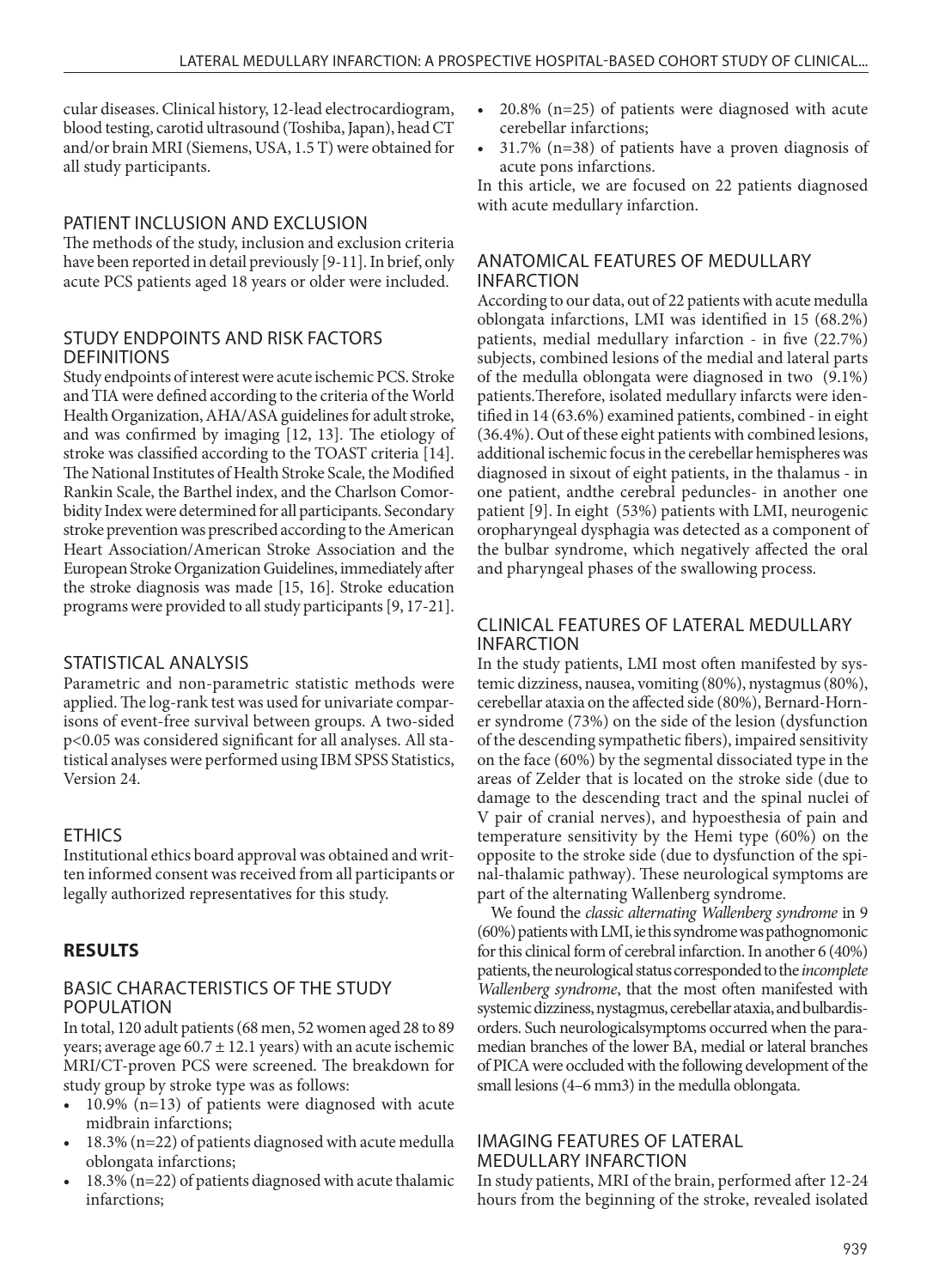

Fig. 1a,b,c. Magnetic resonance imaging of the brain of patient P., 72 years old, with acute lateral ischemic infarction of the medulla oblongata, in diffusion-weighted mode (axial projection). The MRI was done within 8 hours after the symptom's onset. The right posterolateral region of the medulla oblongata revealed hyper-intensive acute ischemia with a reduced diffusion coefficient.

lesions of the medulla oblongata in 3 patients, combined lesions of the medulla oblongata and cerebellum - in 6 patients. Most lateral medullary round infarcts were localized in the middle part of the medulla oblongata (75%), less often - in the upper and lower (25%). Their average size was 45.6 mm3. In 6 patients, the focus of ischemia was not visualized, although they had a typical neurological clinical picture of medullary lateral infarction. False-negative results, in this case, are explained by the presence of small infarct foci that are not visualized in the spatial image [22].

#### CLINICAL CASE PRESENTATION

To illustrate the features of a clinical course LMI, we present our clinical case observation. Patient P., 72 years old, was hospitalized in the neurology department of the University Hospital (Oleksandrivska Clinical Hospital, Kyiv, Ukraine) in June 2019, with complaints of severe systemic dizziness, nausea, repeated vomiting, impaired coordination of movements (inability to walk and stand with a tendency to fall to the right). All symptoms developed suddenly during the elevation of the blood pressure to 170/120 mm Hg. Since 2003, pt monitored for hypertension. However,antihypertensiveprescriptions have not been taken systematically.

Findings: pulse - 72 beats/min, rhythmic, blood pressure - 160-80 mm Hg. Bernard-Horner syndrome on the right, horizontal nystagmus, segmental anesthesia of pain and temperature sensitivity on the right part of the face, pronounced dysphagia, dysphonia, dysarthria, stuck out tongue not deviating, decreased pharyngeal reflex. Paresis of the extremities was not detected, tendon reflexes on the hands - symmetrical, knee reflexes are S>D, Achilles reflexes are  $D = S$ , a positive symptom of Strumpel bilateral. Decreased muscle tone in the right extremities. Left-sided hemihypesthesia of pain and temperature sensitivity by the conductive type, intentional tremor when performing finger, heel-knee tests. The volume of the neurological deficit on the NIHSS scale is 9 points. The average severity of impairment on the scale of B. Hoffenberth and co-authors is 22 points (severe impairment).

Ultrasound examination of the main vessels of the head and transcranial Doppler revealed intracranial stenosis of the lumen of the right VA up to 86%, stenosis of PICA - 72%. MRI of the brain is presented in Figure 1. The neurological deficit in this clinical observation is due to the lesions of laterally localized structures of the medulla oblongata.

Diagnosis: lateral cerebral infarction with alternating Wallenberg syndrome in a patient with subcortical hypertensive and arteriosclerotic encephalopathy of III stages.

#### **DISCUSSION**

LMI causes a range of symptoms due to ischemia in the lateral part of the medulla oblongata in the brainstem. The most prevalent etiological factor is an occlusion of the intracranial portion of the vertebral artery (VA) followed by the posterior inferior cerebellar artery (PICA) and its branches [23-25]. Cerebral embolism, hypoplastic vertebral artery, or vertebral artery dissection is the commonest cause of LMI in young patients.

#### ANATOMICAL FEATURES OF LATERAL MEDULLARY INFARCTION

According to the anatomical topography and features of its blood supply, the medulla oblongata is referred to the proximal intracranial area of the brain stem [9]. The blood supply of this area is carried out by arterial branches, which successively depart from the intracranial VA. These branches are anterior and posterior spinal arteries, as well as PICA, and its numerous branches. The small paramedian arterial branches of VA and PICA supply blood to the lateral part of the medulla oblongata. There are lateral, medial (paramedian), and dorsal branches of the posterior circulation arteries and the corresponding areas of the medulla oblongata, which correspond to the location of the infarct in the case of acute cerebrovascular accident [26]. Accordingly, there are lateral, medial infarctions of the medulla oblongata, as well as combinations of lateral and medial infarctions [27-29].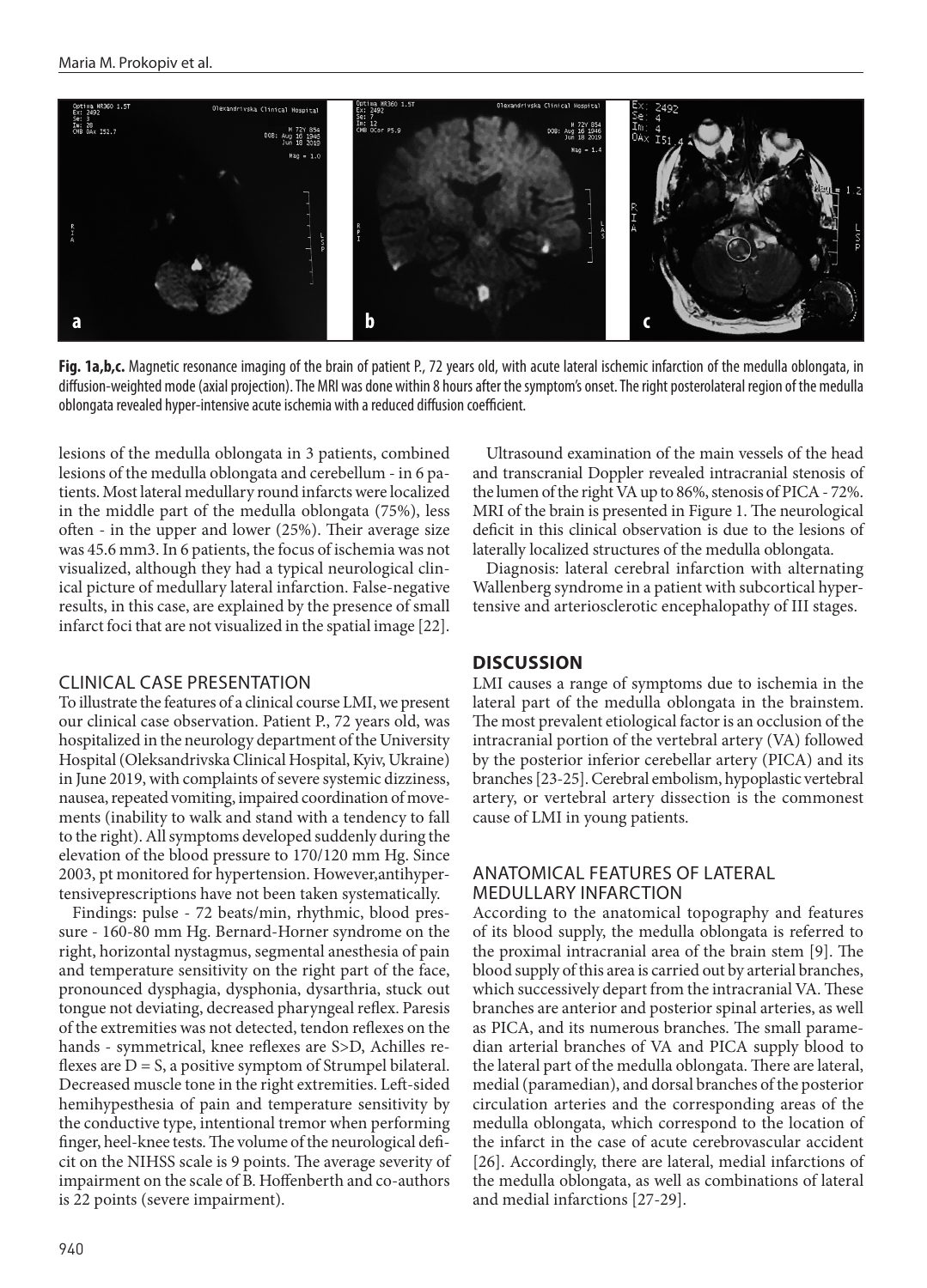J. S. Kim and co-authors (1999) [30] in a clinical study reported that by the localization, 75% of medulla oblongata strokes are lateral and only 25% are medial. According to other authors [31], the frequency of lateral and medial infarctions is 78 and 19%, respectively, ie, their ratio is 4:1. Dorsal medulla oblongata stroke is quite rare [2, 9].

LMI occurs in the area of its lateral parts due to occlusive lesions of small paramedian arteries and lateral branches, which depart from VA, PICA, lower divisions of the basal artery, rarely anterior inferior cerebellar artery [9]. Therefore, such concepts as the "lateral medullar syndrome" and"dorsolateral cerebral infarction" are still used as synonyms for LMI.

#### CLINICAL FEATURES OF LATERAL MEDULLARY INFARCTION

The clinical manifestation of LMI was first described in 1895 by the famous German neurologist Adolf Wallenberg (1862-1949), who initially identified the development of cerebral infarction of the medulla oblongata with embolic occlusion PICA [32].

C. M. Fisher and co-authors (1961) [26], based on the analysis of the arterial system of sixteen patients with LMI and 26 observations of other authors, concluded that lateral cerebral infarction in approximately 75% of cases is caused by VA's occlusion. JS. Kim and co-authors (1995) [33] during the examination of 34 patients diagnosed occlusive lesions in the area of PICA (23.5%), VA (38.2%), and simultaneous lesions of VA and PICA (26.5%). However, occlusive lesions of the arteries were not detected in 11.8% of cases.

Therefore, LMI can occur in the case of lesions of the intracranial HA, PICA, rarely BA, and PICA. Therefore, the clinical course of LMI should not be identified with the previously described PICA syndrome and its variants.

The clinical presentation of LMI is closely related to the topography of the lesion of the medulla oblongata (upper, middle, lower). This topographycan be determined on sections of T2-weighted MRI, using the following criteria: the upper part of the medulla oblongata corresponds to dorsolateral protrusion at the level of the lower leg of the cerebellum; the middle part of the medulla oblongata corresponds to the ventrolateral protrusion of the lower nucleus of olive; the lower part is a rounded shape of the medulla oblongata.

W. Kameda and co-authors (2004) [31] analyzed the clinical and MRI parameters of 214 patients and showed that the most often LMIs were localized in the middle part of the medulla oblongata (35% of cases), in the upper part - in 29% of cases, and the least - in the lower part (15%).

Summarizing the data of the neurological clinical features of lateral medullary infarcts, given in publications, the representative symptoms that are characteristic for the alternating Wallenberg syndrome,known as lateral medullary syndrome and posterior inferior cerebellar artery syndrome, can be identified as follows:

impaired sensitivity on the face (89%) by the segmental dissociated type in the areas of Zelder that is located on the stroke side.It developed due to damage to the descending tract and the spinal nuclei of V pair of cranial nerves;

- hypoesthesia of pain and temperature sensitivity by the Hemi type on the opposite to the stroke side. It occurs due to dysfunction of the spinal-thalamic pathway;
- dysarthria, dysphonia (75%) due to paresis of the muscles of the vocal cords and soft palate, caused by the damage to the motor double nucleus (Nucl. ambiguous);
- dizziness (73%) dysfunction of the vestibular nuclei;
- Bernard-Horner syndrome (72%) on the side of the lesion (dysfunction of the descending sympathetic fibers);
- cerebellar ataxia on the side of ischemia due to lesions of the anterior and posterior spinocerebellar pathways;
- horizontal nystagmus (57%) due to damage to the vestibular nuclei and their connections;
- dysphagia (57%) as a result of damage to the nuclei of the IX and X pairs of nerves;
- headache (47%).

In the clinical situation, described above, the pathological process (thrombosis - in 60% of cases, embolism - in 35%) is localized in HA, and not PICA, as thought previously [34].

If the LMI extends to the lateral surface of the bridge, then its typical features are accompanied by signs of muscle paresis innervated by VI and VII cranial nerves.

## IMAGING FEATURES OF LATERAL MEDULLARY INFARCTION

DWI MRI is the best diagnostic test to confirm LMI. The infarcted area has a high DWI signal. LMI was identified by the MRI of the brain, performed within 24-48 hours after the onset of the stroke. On MRI LMI foci has the shape of a triangle (7–10 mm long in the rostrocaudal direction), facing the apex to the bottom of the IV ventricle, and the base to the lateral surface of the medulla oblongata. Ventrally, the infarct area was limited by olive, medially - by the roots of the XII pair of cranial nerves, dorsally reaching the gray matter of the bottom of the fourth ventricle, rostrally - to the pons.

## **CONCLUSIONS**

LMI results from a vascular event in VA or PICA and characteristically has varied neurologic manifestations. LMI often affects descending spinal tract, descending sympathetic tract fibers, inferior cerebellar peduncle and dorsolateral medulla, the nucleus of the trigeminal nerve, nuclei, and fibers of the vagus nerves and glossopharyngeal, spinothalamic tract, and vestibular nuclei. As a result, it presents as complete (classic) or incomplete lateral medullary syndrome, also called Wallenberg syndrome or posterior inferior cerebellar artery syndrome. The first case of LMI was reported and described by Jewish neurologist and neuroanatomist who practiced in Germany, Adolf Wallenberg (1862-1949). Knowledge of the features of the neurological clinical course and im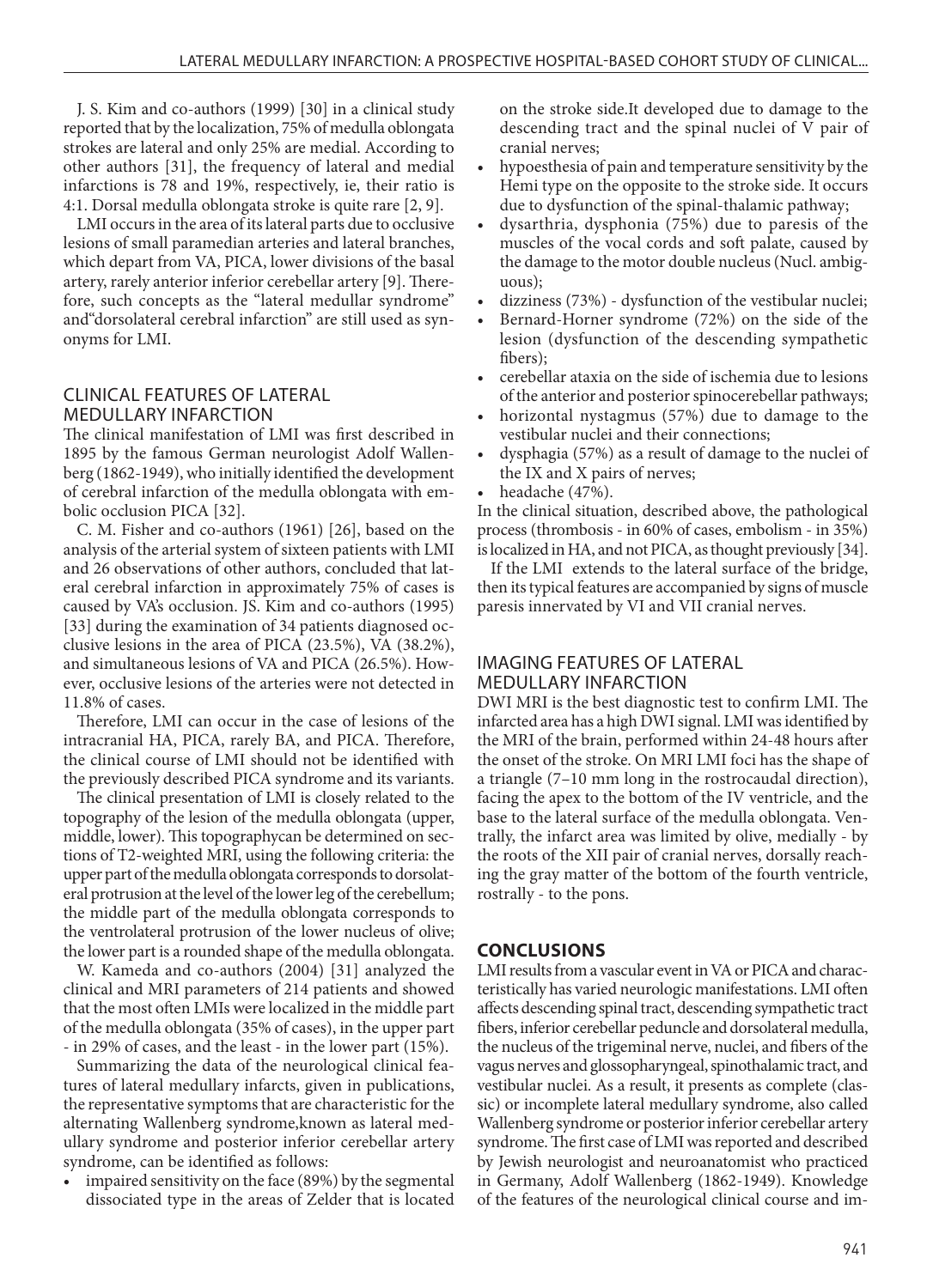aging features of LMI is important for the medical doctor, helping to diagnose this type of posterior circulation stroke promptly, timely, and choose adequate methods of therapy and assessment of long-term functional prognosis.

## **REFERENCES**

- 1. World Stroke Organization. Global Stroke Fact Sheet. 2019. https://www. world-stroke.org/images/WSO\_Global\_Stroke\_Fact\_Sheet\_final.pdf [date access 25.08.2021]
- 2. Prokopiv M.M., Slabkiy G.O., Fartushna O.Y. Prospective analysis of the epidemiology of cerebrovascular disease and stroke among the adult population of Kyiv City, Ukraine. WiadLek. 2021;74(2):2599-2604. doi: 10.36740/WLek202110213.
- 3. Prokopiv M., Fartushna O. Modern classification of posterior circulation stroke: clinical decision making and diagnosis (review). Georgian Medical News. 2021;(320):96-100.
- 4. Prokopiv M.M., Fartushna O.Y. Classification of posterior circulation stroke: a narrative review of terminology and history. International Neurological Journal. 2021;5(19):11-19. doi: 10.22141/2224- 0713.17.5.2021.238517.
- 5. Vinychuk S.M., Prokopiv M.M., Trepet L.M. et al. Clinical syndromesofthalamicstroke in thecentralvascularterritory: a prospective hospital-basedcohortstudy. International Neurological Journal. 2020;5(16):23-27. doi:10.22141/2224-0713.16.5.2020.209245.
- 6. Saleh Velez F.G., Alvarado-Dyer R., Pinto C.B. et al. Safer Stroke-Dx Instrument: Identifying Stroke Misdiagnosis in the Emergency Department. CircCardiovascQual Outcomes. 2021;14(7):e007758. doi: 10.1161/CIRCOUTCOMES.120.007758.
- 7. Hoyer C., Szabo K. Pitfalls in the Diagnosis of Posterior Circulation Stroke in the Emergency Setting. Front Neurol. 2021;12:682827. doi:10.3389/ fneur.2021.682827.
- 8. Vinychuk S.M., Fartushna O.Y. Istoriya kyyivs'koyi nevrolohichnoyi shkoly, pro velykykh uchyteliv i mudrykh poperednykiv" ("Istoriya kyyivs'koyi nevrolohichnoyi shkoly") ["History of the Kyiv Neurological School, about great teachers and wise predecessors" ("History of the Kyiv Neurological School")] Kyiv: PH"Advance-Print". 2015, 55p.
- 9. Prokopiv M.M., Vinychuk S.M. Vertebrobazylyarniinsul'ty [Vertebrobasilar strokes]. Kyiv: VD «Avitsena». 2021, 240 p. (in Ukrainian).
- 10. Prokopiv M.M., Fartushna O.Y. Clinical syndromes of the thalamic stroke in the classical vascular territories: a prospective hospital-based cohort study. WiadLek. 2020;73(3):489-493. doi: 10.36740/WLek202003115.
- 11. Prokopiv M.M. Vertebrobazylyarniinfarkty: pryntsypyklasyfikatsiyi, kliniko-neyrovizualizatsiynyyanaliziterminolohichnivyznachennyadiah nozu [Vertebrobasilar infarctions: principles of classification, clinical and neuroimaging analysis and terminological definitions of the diagnosis]. UMJ Heart & Vessels. 2019;2(66):7-17. (In Ukrainian) doi: 10.30978/HV2019-2-7.
- 12. Kernan W.N., Ovbiagele B., Black H.R. et al. Guidelines for the prevention of stroke in patients with stroke and transient ischemic attack: a guideline for healthcare professionals from the American Heart Association/American Stroke Association. Stroke. 2014;45(7):2160-236. doi: 10.1161/STR.0000000000000024.
- 13. Aho K., Harmsen P., Hatano S. et al. Cerebrovascular disease in the community: results of a WHO collaborative study. Bull World Health Organ. 1980;58(1):113-30.
- 14. Adams H.P. Jr., Bendixen B.H., Kappelle L.J. et al. Classification of subtype of acute ischemic stroke. Definitions for use in a multicenter clinical trial. TOAST. Trial of Org 10172 in Acute Stroke Treatment. Stroke. 1993;24(1):35-41.
- 15. Ringleb P., Schellinger P.D., Hacke W. Europäischen Schlaganfallorganisation. Leitlinien zum Management von Patienten mit akutem Hirninfarkt oder TIA der Europäischen Schlaganfallorganisation 2008. Teil 1 [European Stroke Organisation 2008 guidelinesformanagingacutecerebralinfarctionor transient ischemicattack. Part 1]. Nervenarzt. 2008;79(8):936-57. German. doi: 10.1007/s00115-008-2531-1.
- 16. Adams R.J., Albers G., Alberts M.J. et al. American Heart Association; American Stroke Association. Update to the AHA/ASA recommendations for the prevention of stroke in patients with stroke and transient ischemic attack. Stroke. 2008;39(5):1647-52. doi: 10.1161/ STROKEAHA.107.189063.
- 17. Yevtushenko S.K., Filimonov D.A., Simonyan V.A. et al. Osnovnyye i novyye faktory riska, sposobstvuyushchiye razvitiyu ishemicheskikh insul'tov u lits molodogo vozrasta [The Main and New Risk Factors that Contribute to the Development of Ischemic Strokes in Young Adults]. International Journal of Neurology. 2013;6(60):92–100.
- 18. Vinychuk S.M., Prokopiv M.M., Trepet L.M. et al. Clinical syndromes of thalamic strokes in the posterolateral vascular territory: a prospective hospital-based cohort study. International Neurological Journal. 2020;4(16):8-12. doi: 10.22141/2224-0713.16.4.2020.207344.
- 19. Fartushna O.Ye., Vinychuk S.M. Tranzytorni ishemichni ataky [Transient ischemic attacks]. Kyiv: PH "Avitsena". 2014, 216 p. (in Ukrainian).
- 20. Vinychuk S.M., Fartushna O.Y. Osvitni prohramy profilaktyky tranzytornykh ishemichnykh atak ta/chyinsul'tu [Educational programs for the prevention of transient ischemic attacks and/or stroke]. Ukrainian Medical Journal. 2014;5(103):49-51 (in Ukrainian).
- 21. Fartushna O.Ye., Vinychuk S.M. Modyfikatsiya povedinkovykh chynnykiv ryzyku yak skladova pervynnoyi profilaktyky tranzytornykh ishemichnykh atak ta/chyinsul'tu [Behavioral risk factors modification as a component of primary prevention of the transient ischemic attack and/or stroke]. Ukrainian Medical Journal. 2014;6(104):42-44. (in Ukrainian)
- 22. Oppenheim C., Stanescu R., Dormont D. et al. False-negative diffusionweighted MR findings in acute ischemic stroke. AJNR Am J Neuroradiol. 2000;21(8):1434-40.
- 23. Boukobza M., Laissy J.P. Unusual pattern of bilateral cerebellar infarct and bihemispheric posterior-inferior cerebellar artery. J NeurolNeurosurg Psychiatry. 2021;92(11):1242-1243. doi: 10.1136/jnnp-2021-326776.
- 24. Lance S., Thomson T. Cerebellar nodulus infarction secondary to vertebral artery dissection. BMJ Case Rep. 2019;12(4):e229876. doi: 10.1136/ bcr-2019-229876.
- 25. Thirugnanachandran T., Ma H., Phan T. Contralateral hyperhidrosis following lateral medullary infarction. Pract Neurol. 2020;20(4):330- 331. doi: 10.1136/practneurol-2019-002346.
- 26. Fisher C.M., Karnes W.E., Kubik C.S. Lateral medullary infarction-the pattern of vascular occlusion. J NeuropatholExp Neurol. 1961;20:323-79. doi:10.1097/00005072-196107000-00001.
- 27. Nandhagopal R., Krishnamoorthy S.G., Srinivas D. Neurological picture. Medial medullary infarction. J NeurolNeurosurg Psychiatry. 2006;77(2):215. doi:10.1136/jnnp.2005.071522.
- 28. Caplan L. Posterior circulation ischemia: then, now, and tomorrow. The Thomas Willis Lecture-2000. Stroke. 2000;31(8):2011-23. doi: 10.1161/01.str.31.8.2011.
- 29. Savitz S.I., Caplan L.R. Vertebrobasilar disease. N Engl J Med. 2005;352(25):2618-26. doi: 10.1056/NEJMra041544.
- 30. Kim J.S., Lee J.H., Choi C.G. Patterns of lateral medullary infarction: vascular lesion-magnetic resonance imaging correlation of 34 cases. Stroke. 1998;29(3):645-52. doi: 10.1161/01.str.29.3.645.